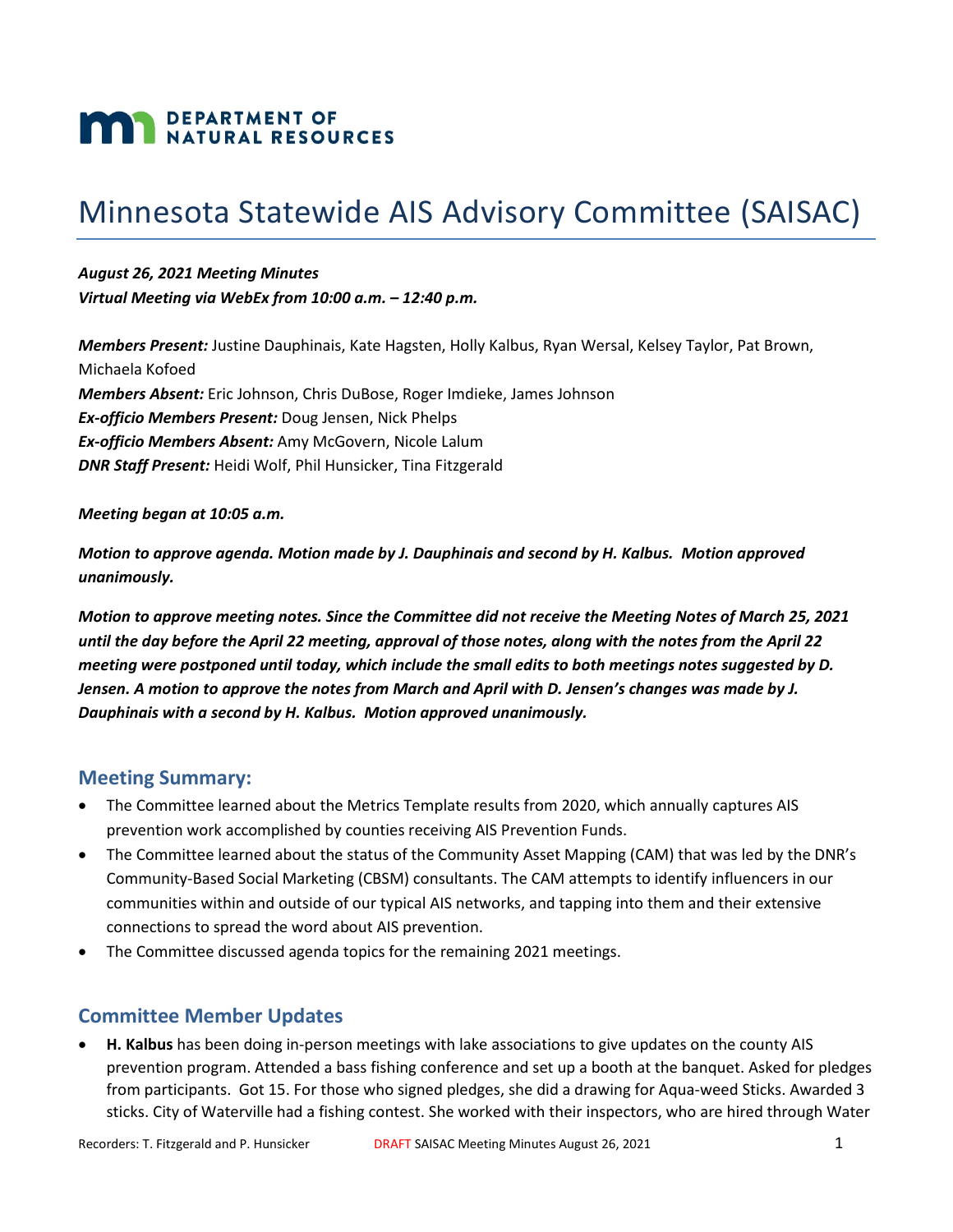Guards, to be present at the contest. Because of low water in many lakes, there are many public accesses that make it difficult for boats to enter and exit. These accesses are not being used, so she has shifted inspectors to accesses that are being used. Did a CBSM training yesterday, but only had 4 attendees. Struggling to get participants. Another training is planned and anticipate 6-10 attendees. Many people use the excuse that they don't move their boat around, so they don't need to be trained on what to do. **P. Hunsicker**  says that he's seen studies that show that many people who say they don't move their boats, actually do. Not a lot, but because it is only occasionally, they consider themselves as sticking to one lake. **D. Jensen** adds that 65% of MN boaters say they don't move their boat, but that response may only reflect their behavior in the last three years, which is often referenced in the question. For future work with tournaments, **D. Jensen** suggests offering to inspect boats, asking for time during the rules meeting to talk about "Clean-Drain-Dry-Dispose," and get a booth and ask for affirmations from those who visit the booth. He has gotten 95% of the participants visiting a booth on AIS to sign an affirmation. **M. Kofoed** says that fishermen are told during the rules meetings that if they break the laws and are caught, they are disqualified from participating.

#### **Committee member updates continued**

- **M. Kofoed** says that feedback has been good on the Aqua-weed Stick stations. Just one weed-stick out of 12 has gotten damaged (bent). Using one on her own lake to test it out.
- **K. Hagsten** says that her employee, Raining, continues to look for starry stonewort on other parts of Leech Lake. Also doing purple bladderwort research to learn if it is coming farther north due to climate change. None found yet on the reservation. Getting CD3 stations through an LCCMR grant. Not able to hire inspectors this year. Coordinated with Cass County and the DNR to staff the Cass Lake Hwy 2 access. The Leech Lake starry stonewort is in an area of wild rice. Setting up some monitoring and working with ricers to properly clean their gear. Hoping to hand out polarizing sunglasses to ricers to help them search for starry stonewort beneath the surface. Looking at using DASH (Diver Assisted Suction Harvesting) on starry stonewort in Leech Lake. Is DASH permitted in Minnesota? Hoping to use it on Eurasian watermilfoil, too. **H. Wolf** says you can't disturb the sediment when using DASH. She says the DNR had a hard time finding a qualified DASH crew in Minnesota and had to hire one from Wisconsin. **K. Hagsten** says they are also looking for good maps of infested lakes in the area, so that inspectors can refer to it when interacting with boaters.
- **K. Taylor** has a new baby. Found two new small patches of curly-leaf pondweed in the St. Louis River. Chinese mystery snail population is expanding despite control efforts. Providing decontamination services at events. Got teachers involved. Working to explain the meaning of "Clean, Drain, Dry, Dispose." The public knows the words, but doesn't necessarily understand the meaning. **D. Jensen** says having a logo helps with the understanding of the words. An example is the Stop Aquatic Hitchhikers! campaign.
- **R. Wersal** says that school started on Monday. His summer research was interrupted as he had an accident with his left hand.
- **P. Brown** says that veliger sampling continues on Lower and Upper Red Lakes. No adults found yet. Now has a joint AIS work plan for Red Lake with the DNR. Receiving funding for CD3 units on Red Lake. Working with the county to install a hot water unit on the lake. New signage was done collaboratively by the Red Lake Band and the DNR. Signage calls for protecting the Red Lake Watershed from AIS. Sign was later shown to the Committee.
- **J. Dauphinais** has been busy with drought issues and stormwater issues. Good news: suspected flowering rush turned out to be a native bur-reed, which has never been documented before in Anoka County. Continuing with hand-pulling of Eurasian watermilfoil. Also using ProcellaCor, which knocked it down to 2% of what it was. No new non-native *Phragmites* in Anoka County. Year three of treatments at 14 sites. Only 7% of the original infestation remains. Being treated with state funds. No zebra mussels in Anoka County except in the Rum River. Some scares at accesses, but inspectors successfully stopped infested boats from entering lakes.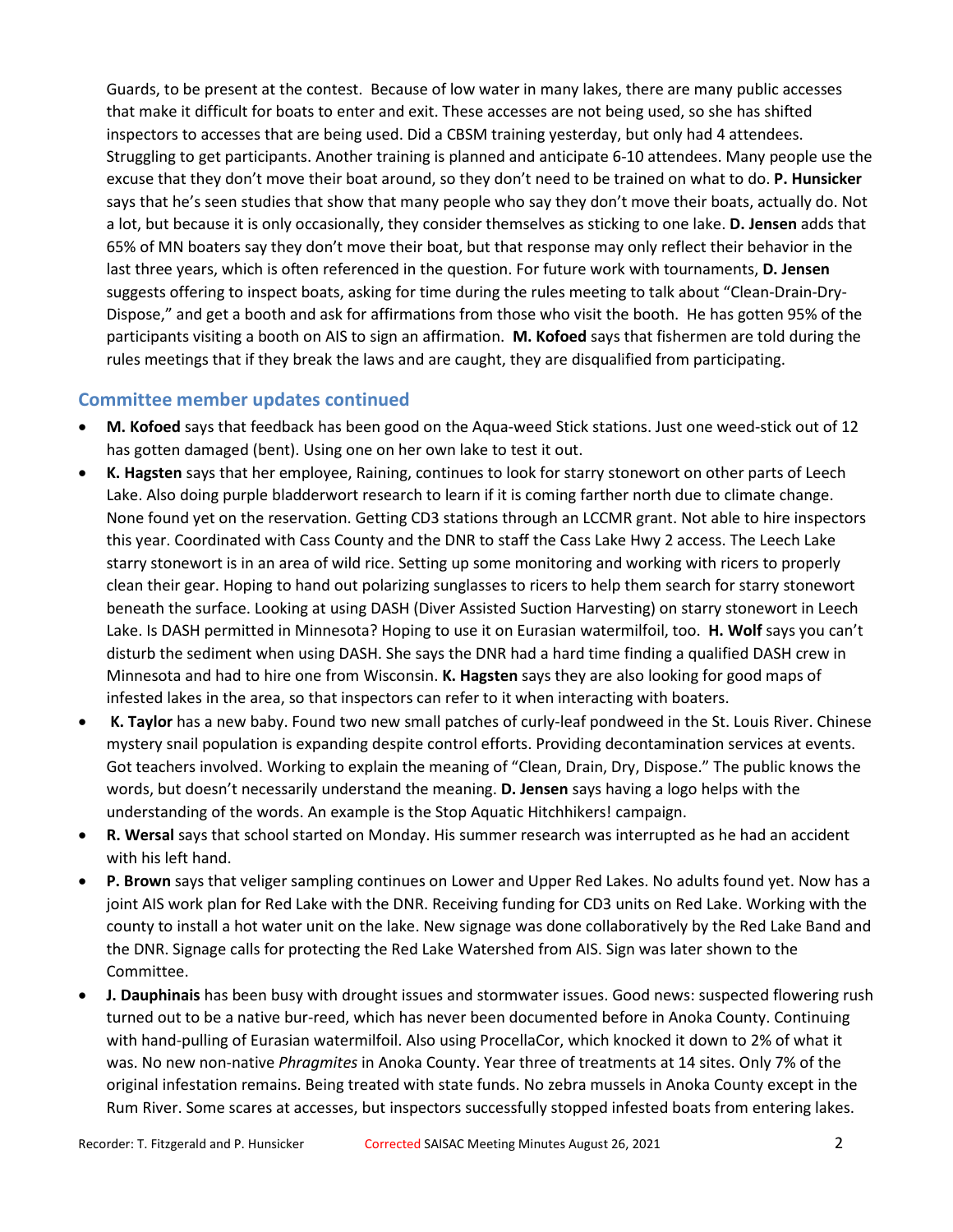- **D. Jensen's** update from Minnesota Sea Grant (MNSG) includes the following (more details were provided after the meeting):
	- o **St. Louis County AIS Check-In Check-Out Webhub Project:** Developing a new program at water accesses using a webhub app, signage and pavement markers to help improve boater compliance using Stop Aquatic Hitchhikers! Clean-Drain-Dry messages. Will teach boaters how to use app, inspect specific areas based on watercraft type, and pilot F2F survey and observation guidance. Advisory committee advising. Will compare results to Ramsey Co. program.
	- o **BWCAW AIS Signage Project**: Developing new AIS signage with a watershed message for trailheads and water accesses to help prevent spread of AIS into the BWCAW. Coordinating national signage inventory in a concurrent project with ANSTF to populate the Stop Aquatic Hitchhikers! campaign graphics portal [\(https://stopaquatichitchhikers.org/campaign-resources/\)](https://stopaquatichitchhikers.org/campaign-resources/). Advisory committee will be advising.
	- o **Don't Pack A Pest** virtual student focus groups (5) from four campuses summary is in prep. Phase 2 for private colleges was approved for funding. St. Cloud State on-board, waiting for responses from St. Olaf, Augsburg, and St. Scholastica. Developing and ordering products for distribution to students attending study abroad fairs this fall.
	- o **Yellow Iris** At least 20 infestations have been reported in the St. Louis River, another near Hartley Nature Center, on the UMD campus and across the street on private property on a tributary of Tischer Creek which drains into Lake Superior. HNC infestation was treated by John Lingren, DNR, and Tim Beaster, St. Louis Co. SWCD. The UMD infestation at Norton St. will be managed by their contractor. There is interest among several Duluth area partners go get these infestations treated and under control. Sea Grant is interested in pursuing funding sources.
	- o **Great Lakes AIS Landing Blitz:** Impressive results statewide and NE MN. Adam Doll, DNR, reports that from 6/26 – 7/4 inspections were conducted at 520 accesses, 59,490 watercraft inspected and 95% compliance. MNSG coordinated NE MN efforts: On 6/26, 11 organizations led efforts, which reached 204,015 people. There were 949 watercraft inspections at 31 public accesses, 1,201 people educated through inspections and booths, 2,570 people reached via social media, 200,244 reached through mass media (newspaper and radio spots), and 99% compliance with only 6 watercraft in violation.
	- o **MN State Plan Revision**: Very favorable pre-review comments from ANSTF, NOAA and in-state organizations, including SAISAC, that helped strengthen plan. Working with Chelsey to improve introduction that will serve as a promotional handout. Goal: ANSTF approval at fall meeting.
	- o **Gathering Partners Conference (May):** Presented *Silent Invasion of the Great Lakes*.
	- o **IAGLR (May):** Presented *Reporting Underreported Aquatic Invasive Species Sightings in Northeastern Minnesota* at the Int'l Conference on Great Lakes Research Conference.
	- o **Great Lakes Panel meeting (June):** Helped plan the 3-d meeting including sessions on biocontrol and didymo and chaired I/E Committee meeting. Next meeting in Oct.
	- o **Great Lakes BIOTIC Symposium III (June):** Hosted by Great Lakes Panel, this event brought together AIS management and specialists together with Ontario, federal and state law enforcement in the first event of it's kind in the United States. Planning fall meeting to address business issues.
	- o **ANSTF Meeting (June):** As co-chair of the Outreach Subcommittee, gave an update on progress based on work plan. Meeting planned for Nov.
	- o **ICAIS 22:** Serving on technical planning committee for Int'l Conference on AIS, April 18-22, in Belgium. More info: [here.](https://icais.org/save-the-date/)
- **J. Dauphinais** asks about the comments on the MISAC Plan that were organized on Basecamp. **D. Jensen** says Chelsey Blanke of the DNR is integrating this Committee's comments into the plan.
- **N. Phelps** informs the Committee that the Showcase is coming up on September 22. It is an opportunity to hear about research updates happening at MAISRC. Right now there will be both online and in-person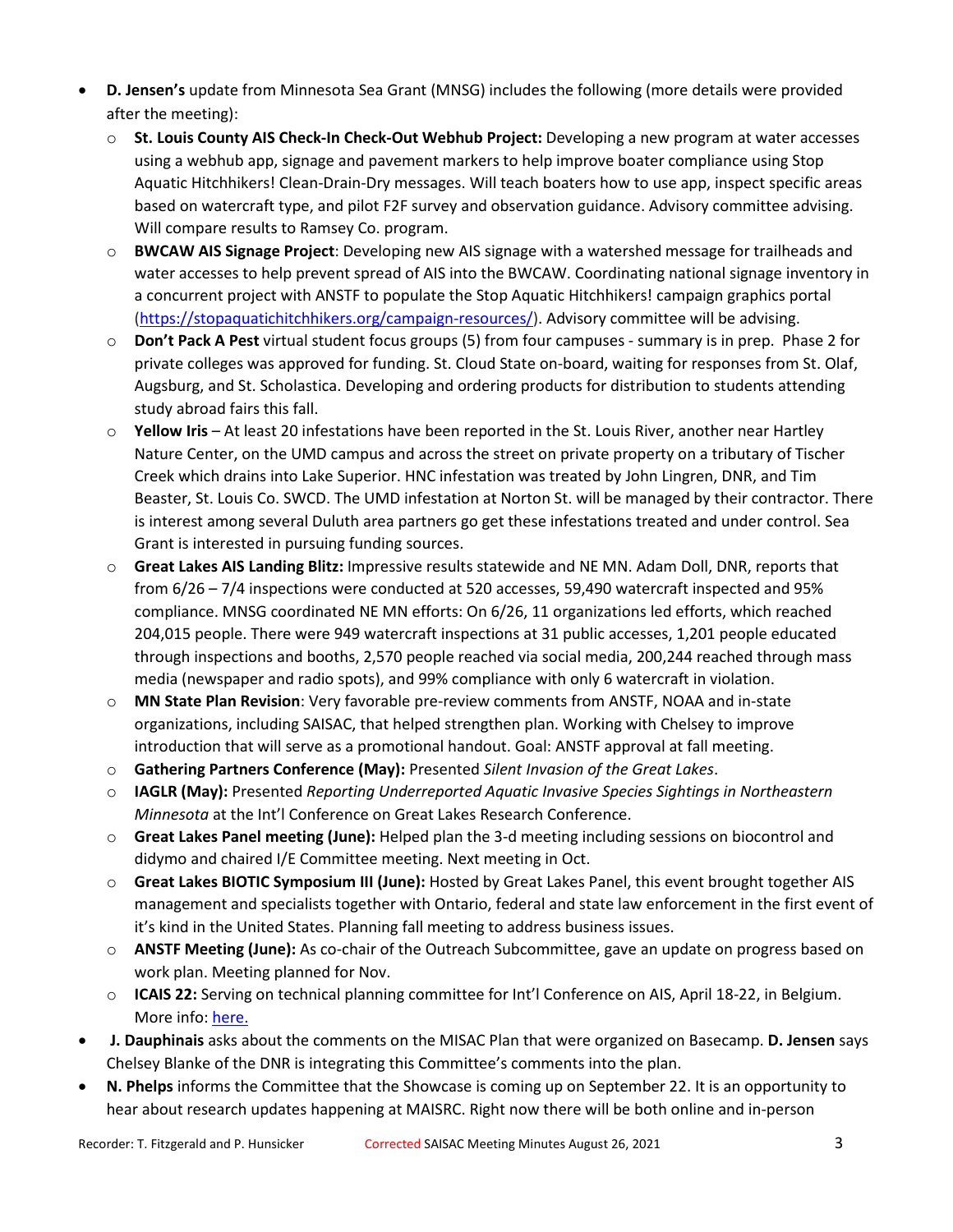options. There will be COVID protocols for the in-person event based on University of Minnesota policies. Please share this event with your networks. Cost is \$20 for the virtual and \$50 for the in-person, which includes lunch. Of 5 concurrent sessions, two of them will be live-streamed.

# **DNR Updates**

• **H. Wolf** says we don't yet have from the Commissioner's Office a list of new members to be appointed to the Committee. We now need four new members as Isaiah Tolo had to step off the Committee because he recently accepted a DNR position with the fish pathology lab. The DNR hired a new Invasive Fish Consultant – Grace Loppnow. Grace comes to us from the U.S. Fish and Wildlife Service in Wisconsin. She received her PhD from the University of Minnesota. In legislative and budgetary updates, the DNR will receive \$850,000 from the general fund to be used for AIS management grants for lake associations, LGUs and tribal nations. This amount will be split between the two years of the biennium. MAISCR will get an additional \$500,000 from the general fund to be used mostly for field work. Starry Trek happened on August 21. DNR provided plant ID trainings to those volunteering to get out to accesses to search. No news yet on if any new infestations were found. There was no change in the AIS surcharge. Neither the rounding up from \$10.60 to \$11.00 or the increase to \$25 succeeded in gaining traction with legislators.

### **2020 Metrics Review**

- Presented by **P. Hunsicker**
- AIS Prevention Aid doesn't give specifics on what counties have to report. The Template helps counties provide information that is consistent, useful and easy for them to calculate and track. The DNR didn't want to provide a lot of extra work for counties. Much of the Template is what they are already tracking. In 2020, 61 of the 83 counties receiving AIS Prevention Aid voluntarily filled it out (73%). This accounts for \$8 million or 88% of the aid given out in 2020.
- The Template is broken down into categories and looks at things like jobs created, grants awarded, money leveraged, etc. For example, 1,259 people did AIS work in 2020. This included 865 paying jobs and 394 volunteers serving 6,904 hours. \$1,687,092.19 was given out in grants to 196 organization. \$1,153,913.06 in additional funds were leveraged. These additional funds come from matching funds and contributions by lake associations, local governments and other organizations typically for watercraft inspection and invasive aquatic plant management.
- **D. Jensen** asks if the additional funds include in kind. Yes, we think so. We continue to try to get the counties to give us their information in the same way. It is a learning process.
- 2020 was challenging for outreach and communication. With COVID-19, counties couldn't do in person events like county fairs and in-school presentations, but they still had good numbers. In 2020, we also added a metric for social media.
- The Template gives us good hard numbers. It gives us specifics so we can make accurate statements about the impact of AIS Prevention Aid.
- The watercraft inspection program has excellent statewide data collected, but the numbers in the Template are just 61 counties worth of data. Full statewide data was 605,000 inspections – highest number yet!
	- o Anecdotally, confrontations at the access were reportedly higher during COVID-19. Not sure if it was due to busier accesses or people being more stressed out.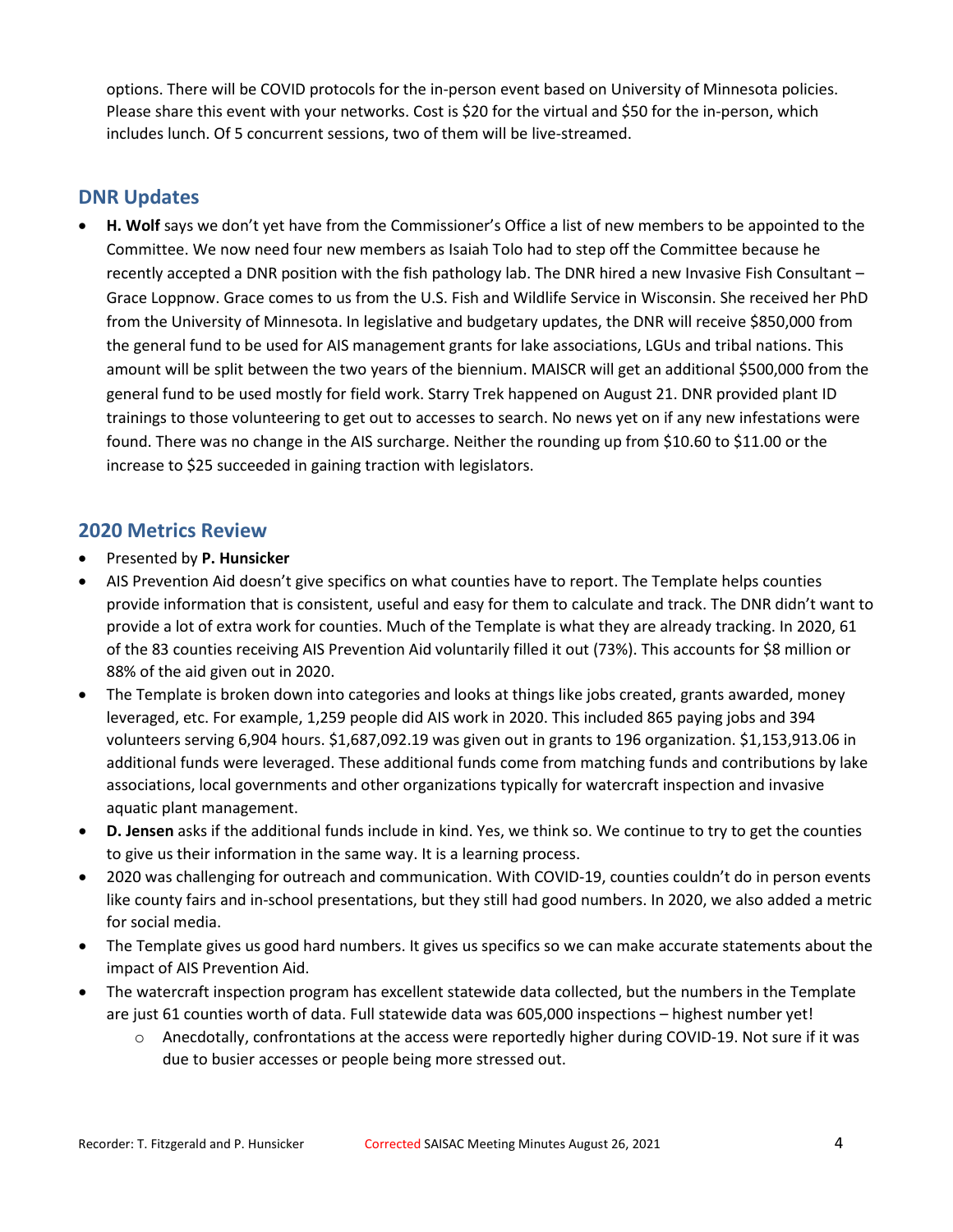#### **2020 metrics review continued**

- We always hope to get 100% of the counties to fill out a Template, but AIS is not a priority in some counties, and some counties are getting very little money for AIS prevention, so it's hard to get some counties to submit. Using peer pressure, and in our summary, we note the counties that submitted Templates.
- After Templates are submitted to the DNR, **P. Hunsicker** and **T. Fitzgerald** compile everything in a spreadsheet and summarize. Changes a bit every year based on comments by counties.
- Template includes both quantitative and qualitative data.
- **H. Kalbus** says the Template is of value to her, to see what was done and for sharing her budget at county board meetings. She has to do it anyways, so the Template is valuable to understand what is working and what's not. Can understand how it might be hard to juggle. Nice summary. Nice snapshot.
- **D. Jensen** says The Template is useful, but asks, how many counties have actual plans? **P. Hunsicker** says plans aren't required to receive funding. A county can just submit a simple board resolution every year to the DNR. Some do. Estimate that perhaps 60% of the counties that receive funding have created AIS plans to guide their actions. Their plans are diverse, which is a good thing, but it makes it hard to gather consistent information from them every year. That is why the Template is so helpful.
- Are counties tracking where they are monitoring? Yes. But really specific information, like the names of water bodies, isn't included in the Template. We do ask them how many lakes were surveyed for AIS. Specifically, we ask how many early detection surveys did they do, how many aquatic plant surveys did they do, how many zebra mussel settling plates did they deploy, and how many veliger tows did they perform. We encourage counties to use EDDMapS, so that information about what happened on specific water bodies can be found in one place.
- **J. Dauphinais** likes the summary map that highlights which counties submitted information. She observed that Anoka County wasn't on there. Coordinator typically does fill it out, but she was out on maternity leave. She sees that \$500,000 was spent on control activities. Seems like a small amount given the level of contention surrounding use of Prevention funds for treatment activities. **P. Hunsicker** explains the different ways counties use AIS Prevention Aid for treatment. Some have outside pressure from lake groups to use a lot for control; some do specific species; some don't use it for treatments at all; some require a match. They ask themselves, how does treating one lake benefit the whole county? This is a good conversation that is brought up often at our workshops. Most counties have set budgets to allocate for multiple strategies, so all their money doesn't go to satisfy just one loud voice.

# **Community Asset Mapping (CAM)**

- **T. Fitzgerald** presented about CAM, and how it will help the DNR and its partners to identify influencers in our communities to help us spread the word about AIS and water-related issues.
- Community-Based Social Marketing (CBSM) consultants talked with DNR staff, AIS Advisory Committee members, MISAC members, and county AIS coordinators to come up with a long list of influencers. What they found was that the DNR is well-connected when it comes to AIS. We need to beef up non-AIS connections, and use them to help us spread the word and reach those in our daily, non-AIS lives. Where can we integrate AIS information into places we are already going in our daily lives?
- Produced a large spreadsheet of contacts. It is a living database and will be maintained, added to, and updated. There will also be an accompanying final report.
- Next steps are to go where people are already going. Use messaging channels people are already using.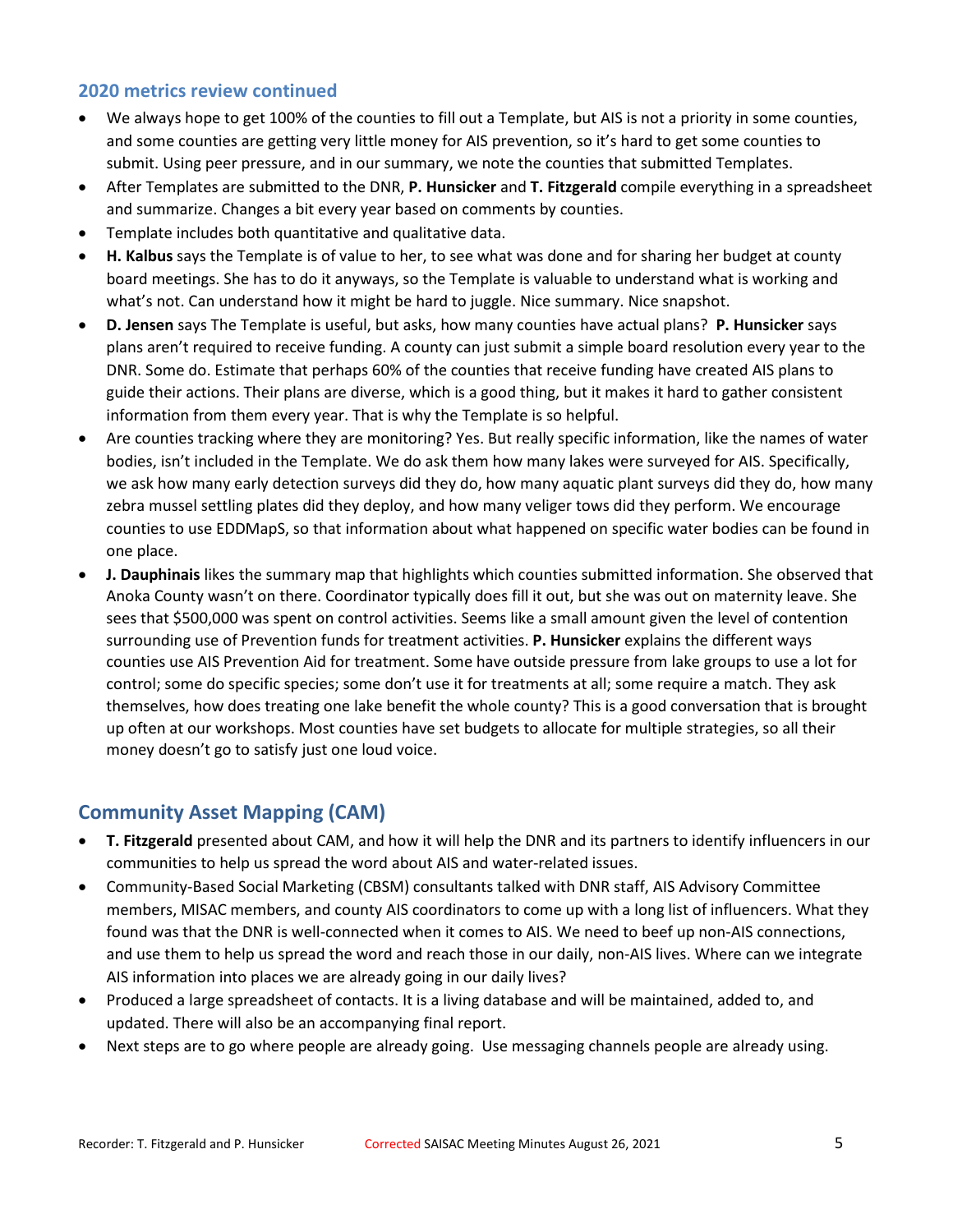#### **Community Asset Mapping continued**

- What does this mean for SAISAC? Your established connections set the foundation. This living database will make it easier to make future connections with specific stakeholder groups that haven't been included in AIS conversations in the past.
- **P. Hunsicker** says that in the draft final report, he read that this was the first time the consultants had tried the CAM process by meeting virtually due to COVID-19. Typically, the CAM process is an in-person interaction. The consultants used an application called Mural to facilitate brainstorming for participants who aren't physically in the same room. It worked really well. They found that they gathered more data than they typically do in an in-person event.
- **J. Dauphinais** asks, what are next steps for the Advisory Committee with regards to CAM? The Committee can read and comment on the draft report, which will be posted on Basecamp in September.
- **D. Jensen** asks if Ken Donnelly will make recommendations on how the report can be used. Yes, our contract with them runs through October, and they have been very generous with their time and advice.

## **Discussion of priorities to address at September and upcoming meetings**

- **T. Fitzgerald** says that we will hold time for a representative from the Commissioner's Office to talk at the September 23 gathering about looking into alternative sustainable funding for the DNR. Specifically, they will talk about how DNR advisory committees can participate in the process moving forward.
- Managing boater movement was a priority topic for discussion. The Committee has already learned about the AIS Explorer tool, which looks closely at boater movement and risks to lakes.
- **K. Taylor** is interested in the movement of large boats entering the Great Lakes. For example, is the Coast Guard monitoring them after they enter from the St. Lawrence Seaway? What is the federal government doing to monitor boat movement in the Great Lakes? Does the State of Minnesota have a responsibility to monitor the movement of boats in the Great Lakes?
- **D. Jensen** says Lake Superior is the least invaded of all the Great Lakes. It only has 60% of the total number of invasive species that have been found in the other Great Lakes. Commercial boats have the most movement in the Great Lakes. Most of the recreational boat movement in the Great Lakes is sailboats participating in regattas. **T. Fitzgerald** adds that the MPCA is involved with ballast water regulations.
- **J. Dauphinais** is interested in learning more about invasive pressure coming from outside of Minnesota and the DNR's role. For example, invasive carp and other species that transcend Minnesota. **H. Wolf** says there could be a couple of different perspectives – a statewide DNR perspective or a non-DNR task force perspective like another member on the Great Lakes Panel.
- **N. Phelps** thinks we should look at where there are opportunities for input from this Committee. For example, issues on which we can advise the DNR.
- **H. Wolf** says the Invasive Carp Forum has already happened, but continues to move forward. The DNR is currently looking closely at the watercraft inspection program – improving training, determining DNR responsibilities and those of the counties, etc. That could be an area for Committee input.
- **M. Kofoed** is interested in what is happening at public accesses, especially from the perspective of anglers. **H. Wolf** says the DNR would love to hear ideas from anglers to make the inspection program more efficient/successful. **M. Kofoed** follows up by saying that a big concern with anglers is all the floating vegetation that can be found right next to the launch and where boats are getting back on the trailers. This vegetation can get trapped between the boat and the trailer and is difficult to remove and be in compliance with AIS transport laws. Can't inspectors clean up that area next to the public launch as part of their regular